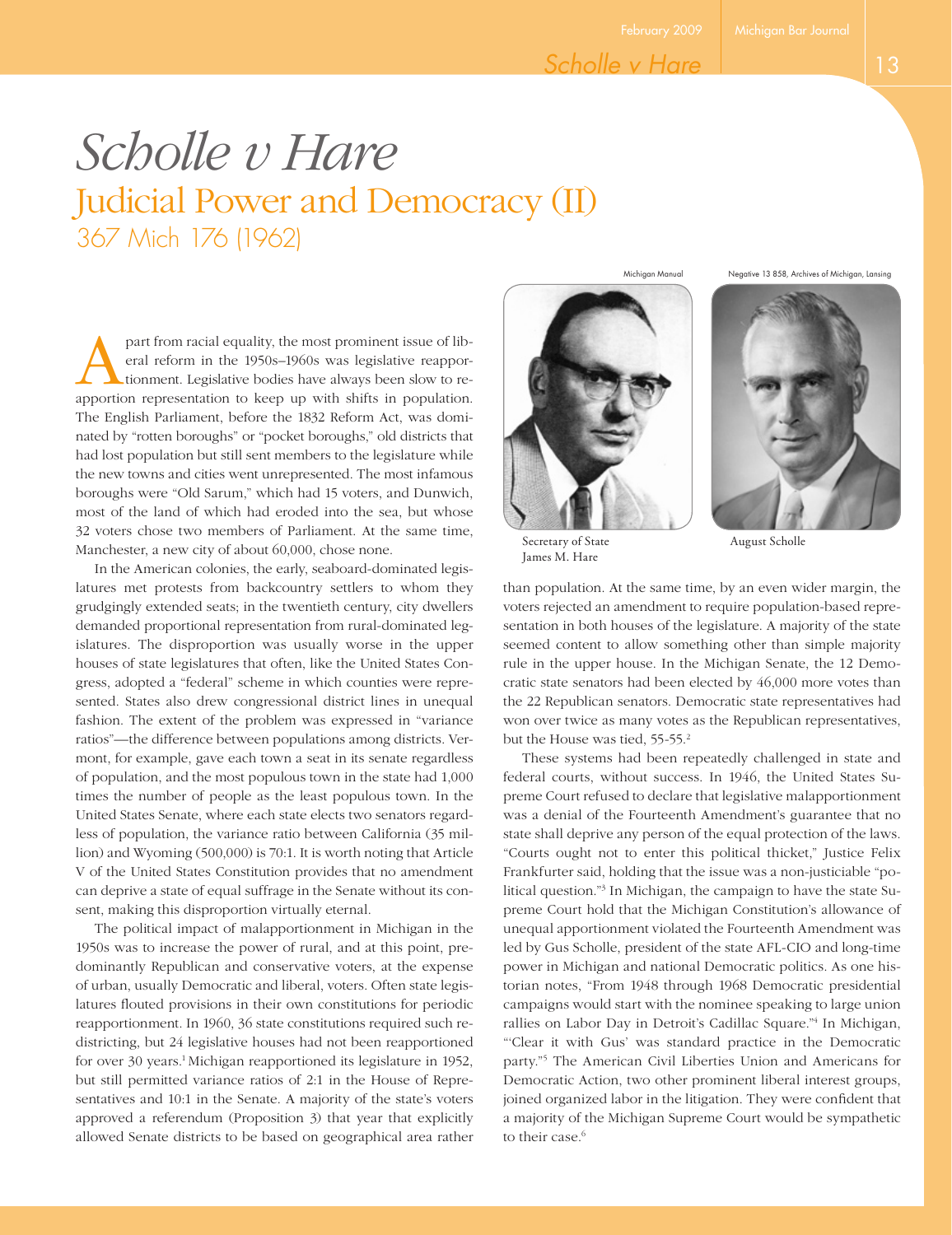14

### *Scholle v Hare*

The Court rejected Scholle's appeal for an order to the secretary of state to withhold writs of election for the Michigan Senate. Two Democratic justices joined the three Republicans in upholding Proposition 3's provision for unequal senate districts. Justice George C. Edwards, Jr., wrote the principal majority opinion. Edwards had been a member of the law firm representing Scholle, and his decision against his former partners "ended up giving me all sorts of headaches," he later recalled.7 Edwards devoted most of his opinion to showing the vast number of states that allowed representation based on factors other than population and which had ratified the Fourteenth Amendment, thus recounting that it was not their intent to impose proportional representation. "This Court does not determine the wisdom of the decisions made by the people of Michigan in adopting their constitution," he said. "By its terms, all political power is inherent in them, subject only, of course, to the United States Constitution." And the United States Supreme Court, the final arbiter of the meaning of the Constitution, did not hold unequal electoral districts to violate the Fourteenth Amendment. Edwards made it clear that he was not voting his political sympathies. "These are cold words with which to greet a plea for equality of voting rights which has at least a kinship with the Declaration of Independence," he concluded, and expressed hope that the future would change the law. "Nor do we believe that the final chapter has been written in the struggle between those who would fully embrace the principle of equality of man and those who would hold it in check."8

Justice Eugene F. Black wrote a concurring opinion based on the "paradoxical" fact that Scholle had a constitutional right, but no constitutional remedy. This arose from the United States Supreme Court's "political questions" doctrine: some constitutional rights were not justiciable, but depended on the political branches for their vindication. But Black believed that this doctrine would not long prevail. "Some day, inevitably, the [United States] Supreme Court will



HARDLY HAD the Michigan Senate<br>ousted State AFL-CIO President August<br>Scholle from the Conservation Commis-Scholle from the Conservation Commission when Attorney General Frank J.<br>Kelley discerned that he had been all eng about upholding the legality of Senate's apporthe

ment formula Up to that time he been disposed to had been disposed to<br>defend it, whereas<br>Mr. Scholle not only disagrees with it, but a lawsuit before the State Supreme Court which seeks a ruling in support of his view that the system is illegal.

According to Mr. Kelley.<br>Kelley, he was forced to change his mind by the United States Supreme Court's decision requiring Tennessee to rectify<br>its legislative apportionment, and also<br>he other recent decisions in lower Fed...

U.S. Constitution's 14th Ameridment.<br>which he says Michigan is defying in its<br>Senate apportionment. The relationship is so attenuated that anybody's guess is<br>as good as Mr. Kelley's as to whether as good as Mr. Kelley's as to whether<br>there really is one. What isn't attenuated, if the U.S. ConReprinted by permission of the *Detroit Free Press*

Reprinted by permission of the Detroit Free Press

stitution is to be dragged into the de-<br>bate, is its provision that the U.S. Sen-<br>ate shall NOT be chosen on a population

basis. We would suppose that the U.S. Con-<br>witch minis would not frown at a state<br>which chose Senators upon other than<br>a population basis—to witch Michigan.<br>Returning to the coincidence of Mr.<br>Scholle's transfersively the

science is used in Kelley's teverand view on<br>Senate apportionment, it has to be a<br>matter of opinion whether there was a<br>connection. Our opinion is that there

ess,<br>Not that Mr. Scholle necessarily got<br>iov. Swainson on the telephone and told Gov. Swainson on the telephone him to let his Attorney Genetal in on

© July 2, 1962, edition of the *Detroit Free Press.*

authorize justiciable employment of the equality clause in cases of present political nature. But that day has not yet arrived."9

Justice Thomas M. Kavanagh, the "hard-driving, politically astute" Democrat known as "Thomas the Mighty" to distinguish him from Justice Thomas G. Kavanagh when the latter joined the Court in 1969, wrote a lengthy dissenting opinion.<sup>10</sup> He held Proposition 3 to be a violation of the Fourteenth Amendment. Kavanagh wrote, "I have searched in vain…for any reasonable or rational classification or criterion upon which [it] could be upheld."11 "The only designations that can be given [it] are palpably arbitrary, discriminatory, and unreasonable, and as such it is class legislation which deprives [Scholle] and other citizens of Michigan of their rights in violation of the Fourteenth Amendment."12 Democratic Justices Smith and Souris joined his dissenting opinion.

The decision produced an ugly political fallout. Justice Souris later recalled that Edwards "caught holy unshirted hell from his former colleagues in the UAW for it."13 He attended the UAW convention on the day that the decision was announced, and Scholle, who was a close friend, treated him very badly, particularly for not informing him in advance of the decision.<sup>14</sup> "It was an unhappy period," Edwards said. "I think it probably strained more relationships than anything else in my judicial career. But I voted my conscience, and what the hell, I've got to live with it. I don't sleep with anything except my wife and my conscience."15

Scholle appealed the decision to the United States Supreme Court. And those who predicted that the Court would revisit its apportionment jurisprudence were soon vindicated. In March 1962 the Court announced its decision in *Baker v Carr,* a challenge to Tennessee's legislature, that apportionment was a justiciable question.16 However, the Court did not specify any standards by which legislatures could comply with the equal protection standard. Thus in April it returned Scholle's case to the Michigan Supreme Court "for further consideration in the light of *Baker v Carr.*"17

*Baker v Carr* produced a ferocious reaction in statehouses across the country as well as in Congress. Intense partisan passion was aggravated by the mystery of what the United States Supreme Court now required; many believed that upper legislative houses might still be apportioned on some basis other than strictly population. Some Michigan legislators even threatened to impeach the justices of the state Supreme Court if they should hold the senate apportionment unconstitutional.<sup>18</sup> This only added to the rancor of an already narrowly divided Supreme Court. By 1962, Justice Edwards, the author of the first *Scholle* decision, had resigned to become Detroit police commissioner. His replacement, Paul L. Adams, was a Democrat. Adams had been attorney general during the first round of litigation, and so did not take part in the decision. He subsequently lost the 1962 election to a Republican. Otis Smith had replaced Talbot Smith. Smith was the first African American to serve on the Michigan Supreme Court, and the second African American to serve on any state supreme court in all of American history. The second *Scholle* case was a perfectly partisan, 4-3 decision.

Justice T. M. Kavanagh began his opinion with a forceful statement of judicial independence, in words that appear to have been written by the equally proud Justice Black. "Each unmanageable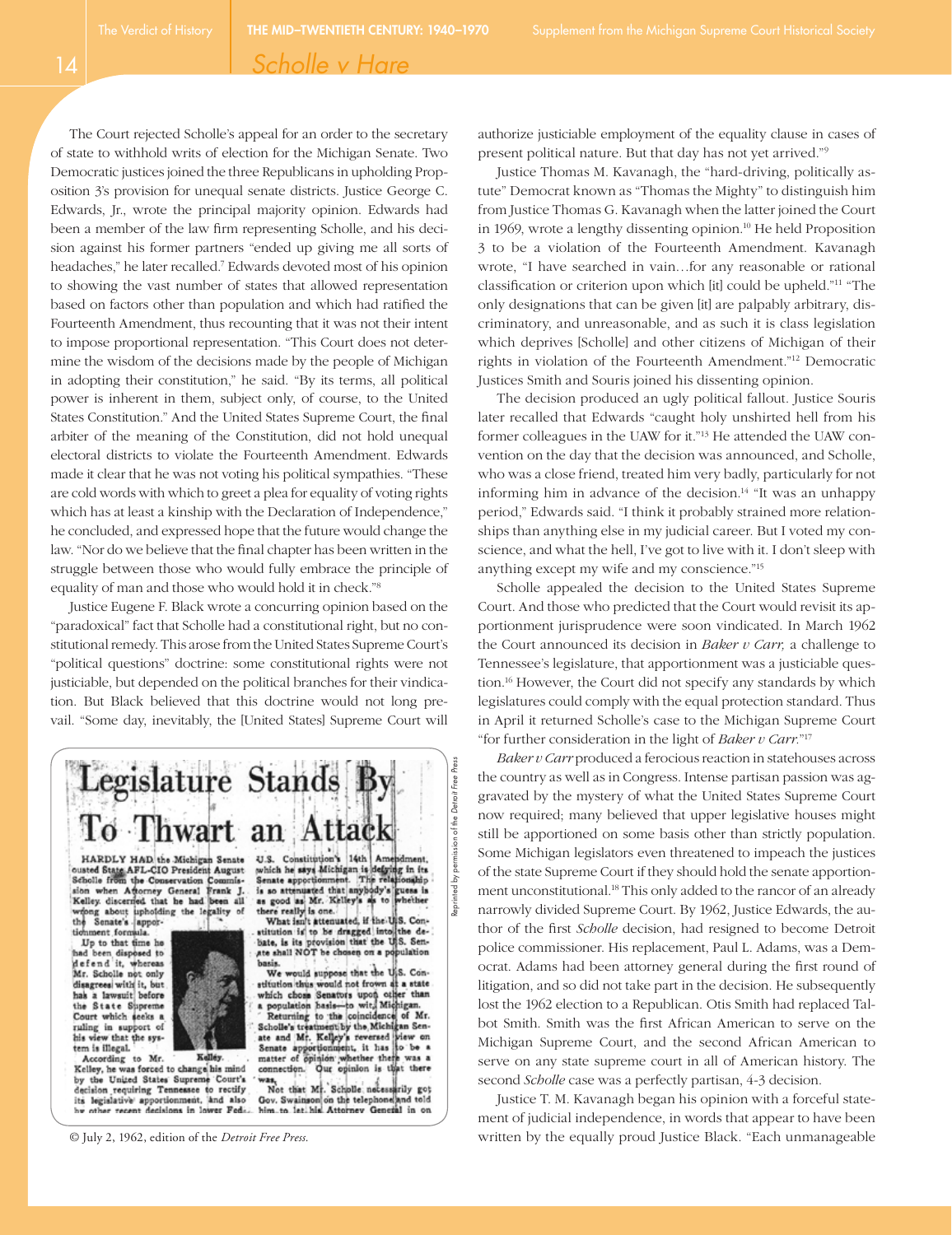## *Scholle v Hare*

Interestingly, the legislature's threat of impeachment was addressed by the justices in the opinion and its endnotes 1 and 2. The introductory paragraph of the opinion, written by Justice Thomas M. Kavanagh, begins:

As we approach determination of the merits, following vacation by the supreme court *(*Scholle v Secretary of State, *369 US 429 [82 S Ct 910, 8 L ed 2d 1]), of the judgment entered here June 6, 1960 (360 Mich 1), each unmanageable member of the Court faces an arrogant and amply headlined threat of impeachment "if the senate districts are declared illegal."*<sup>1</sup> *This threat should neither hasten nor slow the judicial process.*<sup>2</sup>

Endnote 1 simply contains a citation of the headline that appeared on the front page of the *Detroit Free Press* on Friday, June 29, 1962: "Threaten to Impeach Top Court."

Endnote 2 compares the legislature's threat to a past situation faced by the United States Supreme Court. Endnote 2 reads:

*Today's effort to intimidate the Court finds its historic counterpart when, in Marshall's time, a "seethingly hostile" congress "closed down the supreme court for a year." That challenge of judicial independence, and the way it was handled ultimately by the* Marshall *court, is chronicled in Rodell's "Nine Men," pp 85–90 (Random House, New York 1955).*

By responding clearly and directly to the legislature's threat, the justices of the Michigan Supreme Court asserted and defended their judicial independence.

member of the Court faces an arrogant and amply headlined threat of impeachment 'if the senate districts are declared illegal,'" he said, referring to a *Detroit Free Press* story.<sup>19</sup> He continued, "Only an ignorant, a corrupt, or a dependent judge would cringe and pause before any such formidable threat." Kavanagh went on to reiterate what had been his dissenting opinion two years earlier. He permitted the current Michigan Senate to continue as a "de facto" body until the end of the year, whose principal task would be to draw new, equally proportioned Senate districts. If they failed to do so within a month, the Supreme Court would order an at-large election for the fall.20

Justice Souris concurred, writing that the 1952 Senate districting "was made without any discernible or conceivable basis, let alone upon any rational basis."21 Justice Black wrote a separate concurring opinion, defending the Court against charges of "judicial activism." Rather, it was the failure of previous legislatures and courts to do their duty that forced this decision. "A liberal dose of activistic catharsis will do Michigan's judicial process no harm and, in this instance, may provide for our state a healthy new start," he wrote. "I prefer 'judicial activism' over 'judicial obstructivism.'"22 The Court's new member, Justice Smith, also concurred. "I said to myself in almost these exact words," he later recalled, "'When in doubt, vote with the people,' and I was in doubt, and I voted with the people, and all hell broke loose."23

Justice Carr dissented, emphasizing that the voters had explicitly approved the mixed area-and-population basis for Senate apportionment in 1952, whereas Tennessee, the state under review in *Baker v Carr,* did not give its voters a similar opportunity to approve unequal apportionment. "In the view of the record of the Michigan Legislature there would seem to be no basis for any possible argument that the State of Michigan has suffered, or that

any segment of its population has been prejudiced," Carr stated, and therefore, he claimed, no violation of equal protection had occurred.24 He denied that the 1952 amendment was irrational, having "the proper purpose of protecting the rights of the people in the more sparsely settled sections" of the state.<sup>25</sup> He also averred that the majority's decision meant that Michigan had no valid Senate, and therefore no legislature. In Carr's view, the majority had declared itself capable of creating legislatures "by fiat."26 The two other Republican justices, Dethmers and Harry Kelly, agreed with this dissent, but added their own opinions. Eventually, the eight Michigan reapportionment cases produced 39 separate opinions.<sup>27</sup>

The secretary of state scrambled to obtain an order from the United States Supreme Court to stay the state Supreme Court order. With the Court in summer recess, he tracked down Justice Potter Stewart at his New Hampshire vacation house and prevailed; the 1962 elections were conducted under the old system. "Stewart's stay…

probably saved my political hide," Justice Smith later reflected, removing the issue from his election campaign.28

In the meantime, the Michigan Constitutional Convention revamped the legislature's apportionment system.<sup>29</sup> The 1963 Constitution, ratified by only 7,000 votes in the statewide election, still allowed considerations of area, rather than strict population, in the Senate. (This was largely due to the fact that Republicans dominated the convention, whose delegates were chosen partly according to the unequal Senate districts.) It also established a bipartisan commission to settle the issue, with final resort to the Supreme Court if the commission should deadlock, as it did.<sup>30</sup> Scholle again sued to overturn the 1963 constitution's mixed scheme.<sup>31</sup> In Washington, the United States Supreme Court at last made clear what standard it expected under *Baker v Carr.* In several decisions in 1963 and 1964, the Court established that both legislative houses must be apportioned according to a "oneperson, one-vote" formula.32 Despite the dissent of Justice John Marshall Harlan that the decisions "fly in the face of history," the Court continued to require legislative districting on the basis of

Chief Justice Earl Warren later called the reapportionment cases the most important of his tenure. Despite their less-than-anticipated political effect, they did usher in a new era of bold judicial activism—the so-called "second Warren Court," when Arthur J. Goldberg became the fifth reliable liberal on the bench. Goldberg replaced Felix Frankfurter, whose judicial restraint had kept the Court out of the "political thicket" of apportionment, and whom *Baker v Carr* was said to have driven to his grave.<sup>1</sup>

1. Powe, *The Warren Court and American Politics* (Harvard Univ Press, 2000), p 212.